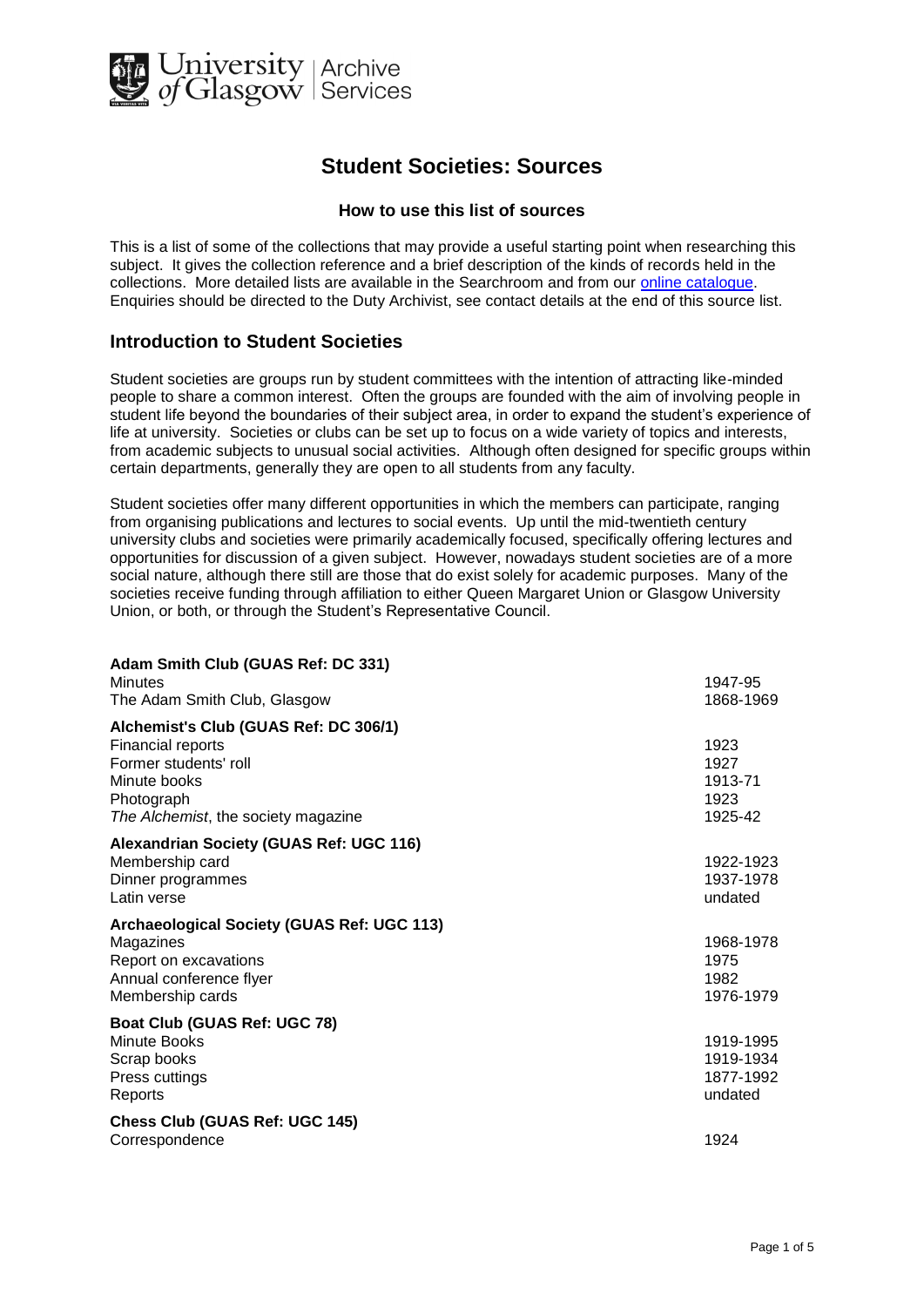| <b>Julian Strut</b><br>Gof Glasgow Services                                                                                                                                                                                                                                |                                                                          |
|----------------------------------------------------------------------------------------------------------------------------------------------------------------------------------------------------------------------------------------------------------------------------|--------------------------------------------------------------------------|
| Company of Honourable Alchemists (GUAS Ref: DC 306/6-7)                                                                                                                                                                                                                    |                                                                          |
| <b>Minutes</b><br>Programmes of meetings                                                                                                                                                                                                                                   | 1907-77<br>1955-62                                                       |
| <b>Conservative Club (GUAS Ref: DC 180)</b>                                                                                                                                                                                                                                |                                                                          |
| Accounts<br>Correspondence<br>Letterbooks<br>Membership records<br>Minute books<br>Papers relating to the Rectorial election                                                                                                                                               | 1852-1988<br>1872-93<br>1896-1900<br>1883-1909<br>1885-1951<br>1877-1971 |
| Contemporary Club (formerly the Economics Club) (GUAS Ref: DC 471)<br>Committee minute books of the Contemporary Club<br>Committee minute books of the Economics Club                                                                                                      | 1932-41<br>1930-32                                                       |
| Dialectic Society (GUAS Ref: DC 38)                                                                                                                                                                                                                                        |                                                                          |
| Constitution and by-laws<br>Correspondence and papers<br><b>Minutes</b>                                                                                                                                                                                                    | c1877<br>1978-80<br>1969-83                                              |
| Distributist Club (GUAS Ref: DC 372)<br>Minute book                                                                                                                                                                                                                        | 1954-67                                                                  |
| Dramatic Club (GUAS Ref: DC 284)<br>Financial statements; correspondence and minutes                                                                                                                                                                                       | 1954-58                                                                  |
| Earth Science Society (GUAS Ref: UGC 184)<br>Outcrop                                                                                                                                                                                                                       | 1977                                                                     |
| <b>Economic History Club (GUAS Ref: UGC 65)</b>                                                                                                                                                                                                                            |                                                                          |
| Correspondence                                                                                                                                                                                                                                                             |                                                                          |
| Membership cards and syllabuses<br><b>Minutes</b>                                                                                                                                                                                                                          | 1968-70<br>1965-76<br>1970                                               |
| <b>Engineering Society (GUAS Ref: DC 299)</b><br>Copies of A History of a Faculty: Engineering at Glasgow University by C. A. Oakley (1973); and<br>From the Days of the Horseless Carriage: Centenary of the Glasgow University Engineering Society<br>by A S Thom (1991) |                                                                          |
| Financial records                                                                                                                                                                                                                                                          | 1923-74                                                                  |
| <b>Minutes</b>                                                                                                                                                                                                                                                             | 1892-1980                                                                |
| <b>Newsletters</b><br>Photographs                                                                                                                                                                                                                                          | 1971-85<br>1897-1914                                                     |
| Year books                                                                                                                                                                                                                                                                 | 1933-69                                                                  |
| <b>Exploration Society (GUAS Ref: UGC 186)</b><br>Glasgow University Exploration Society expedition report                                                                                                                                                                 | 1979                                                                     |
| Gamma 1911 Medical Club (GUAS Ref: DC 423)<br>Minute book                                                                                                                                                                                                                  | 1911-15                                                                  |
|                                                                                                                                                                                                                                                                            |                                                                          |
| Geographical Society (JOGSOK) (GUAS Ref: DC 332)<br>Society magazine, The Drumlin<br>The Drumlin Tenth Anniversary Issue                                                                                                                                                   | 1956-58<br>1964                                                          |
| Glasgow & Strathclyde Universities' Officers' Training Corps (GUAS Ref: DC 99)                                                                                                                                                                                             |                                                                          |
| Correspondence                                                                                                                                                                                                                                                             | 1912-55                                                                  |
| <b>Equipment Register</b><br><b>Minutes</b>                                                                                                                                                                                                                                | 1936-42                                                                  |
| Photographs<br>Registers and roll books                                                                                                                                                                                                                                    | 1908-77<br>1911-62<br>1943-59                                            |

Annual Dinner Menu Cards 1975-1976

Page 2 of 5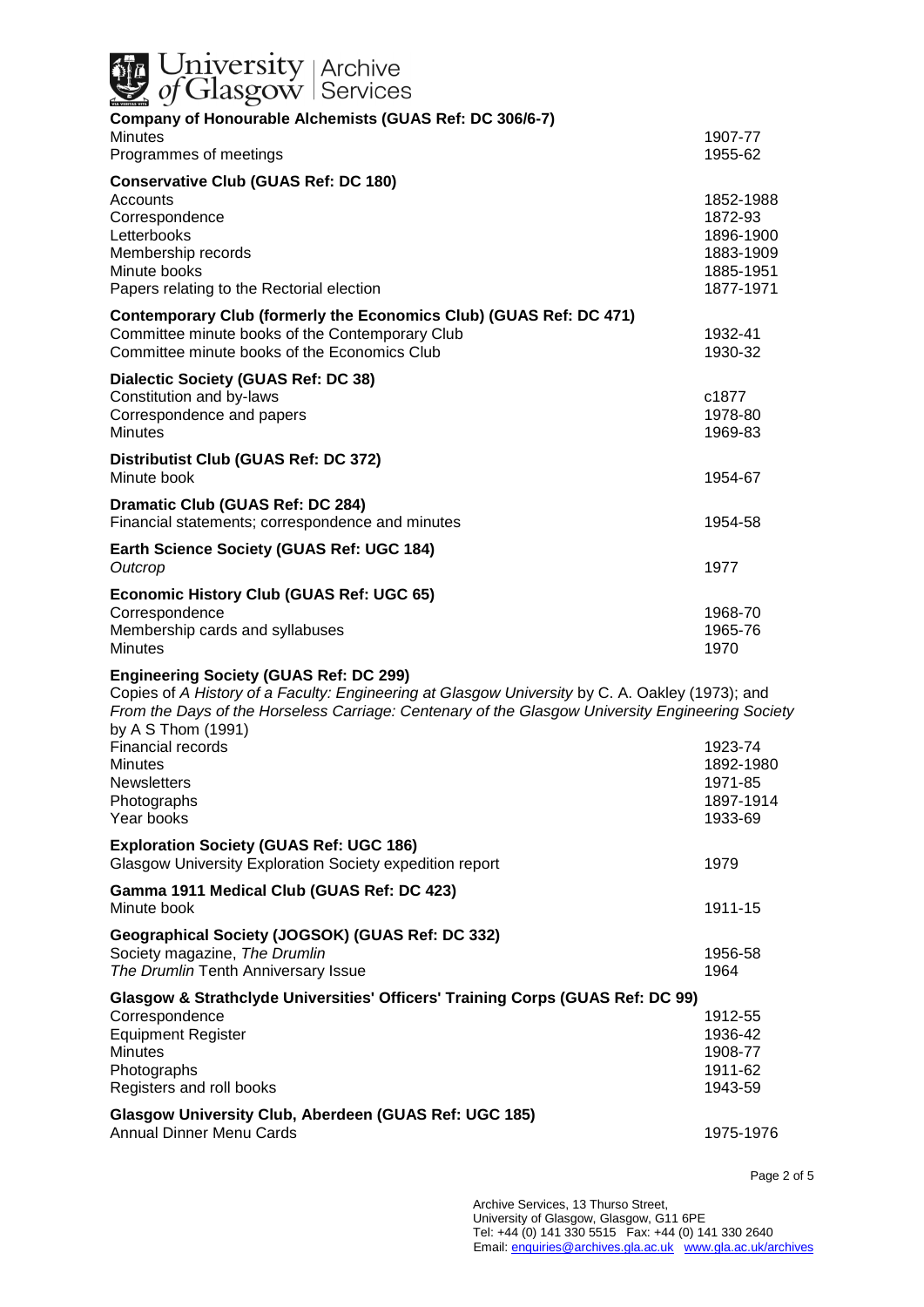| Glasgow University Sports Association (GUSA) (GUAS Ref: DC 71)                                                                                                                                                                                                                        |                                                                                                                                           |
|---------------------------------------------------------------------------------------------------------------------------------------------------------------------------------------------------------------------------------------------------------------------------------------|-------------------------------------------------------------------------------------------------------------------------------------------|
| Association minutes<br><b>Financial records</b><br>Foundation and constitution<br>Golf club minutes<br>Handbooks<br>Hockey minutes<br>Newscuttings                                                                                                                                    | 1910-76<br>1928-73<br>1877-1958<br>1942-77<br>1962-84<br>1919-72<br>1888                                                                  |
| Photographs<br>Sports programmes and membership cards                                                                                                                                                                                                                                 | 1912-c95<br>1924-81                                                                                                                       |
| Glasgow University Union, student union (GUAS Ref: DC 94)<br>Administrative papers<br>Architectural plans<br>Constitution<br>Correspondence<br>Debating records<br><b>Financial records</b><br><b>GUU diaries</b><br><b>Minutes</b><br>Programmes and menus<br>Photographs<br>Posters | 1925-88<br>20th century<br>1891-1979<br>1970-82<br>1889-1979<br>1885-1988<br>1924-69<br>1885-1969<br>1895-1985<br>1889-1990<br>1937, 1942 |
| Hare & Hounds (GUAS Ref: UGC 19)<br><b>Minutes</b>                                                                                                                                                                                                                                    | 1927-1934<br>and 1943-1980                                                                                                                |
| Accounts book<br><b>Results book</b><br>1996 Reunion correspondence<br>Photocopied material related to the Hare & Hounds<br>Reunion supper menu<br>Photographs                                                                                                                        | 1978-1991<br>1965-1974<br>1995-1996<br>1926-1996<br>1930<br>1929-1930                                                                     |
| Highland Girls' Club Munition Workers (GUAS Ref: UGC 021)                                                                                                                                                                                                                             | 1916-1923                                                                                                                                 |
| <b>History Club (GUAS Ref: UGC 32)</b><br>Minute books                                                                                                                                                                                                                                | 1963-1972                                                                                                                                 |
| International Club (GUAS Ref: UGC 22)<br>Minute books<br>Papers relating to Mrs Ranji Aaron and Mr Appadurai Aaron<br>Leaflets                                                                                                                                                        | 1931-1969<br>1959-1976<br>1945-1946                                                                                                       |
| Labour Club (GUAS Ref: DC 329)<br>Minute book                                                                                                                                                                                                                                         | 1967-75                                                                                                                                   |
| <b>LGBT Society (GUAS Ref: UGC 178)</b><br>Constitutions<br><b>Committee Minutes and Papers</b><br>Minutes of Annual General Meetings<br><b>Policies and Guidelines</b><br><b>Financial Records</b><br>Correspondence<br><b>Publicity Material</b>                                    | 2002-2004<br>2002-2004<br>2003-2004<br>2003<br>2003<br>2003-2004<br>2002-2004                                                             |
| Liberal Democrat Student Society (GUAS Ref: DC 309)<br>Campaign Radical<br>Correspondence<br><b>Liberal News</b>                                                                                                                                                                      | 1987-93<br>1992                                                                                                                           |
| Medico-Chirurgical Society (GUAS Ref: DC 373)<br>Minute books<br>List of presidents and honorary presidents                                                                                                                                                                           | 1868-1981                                                                                                                                 |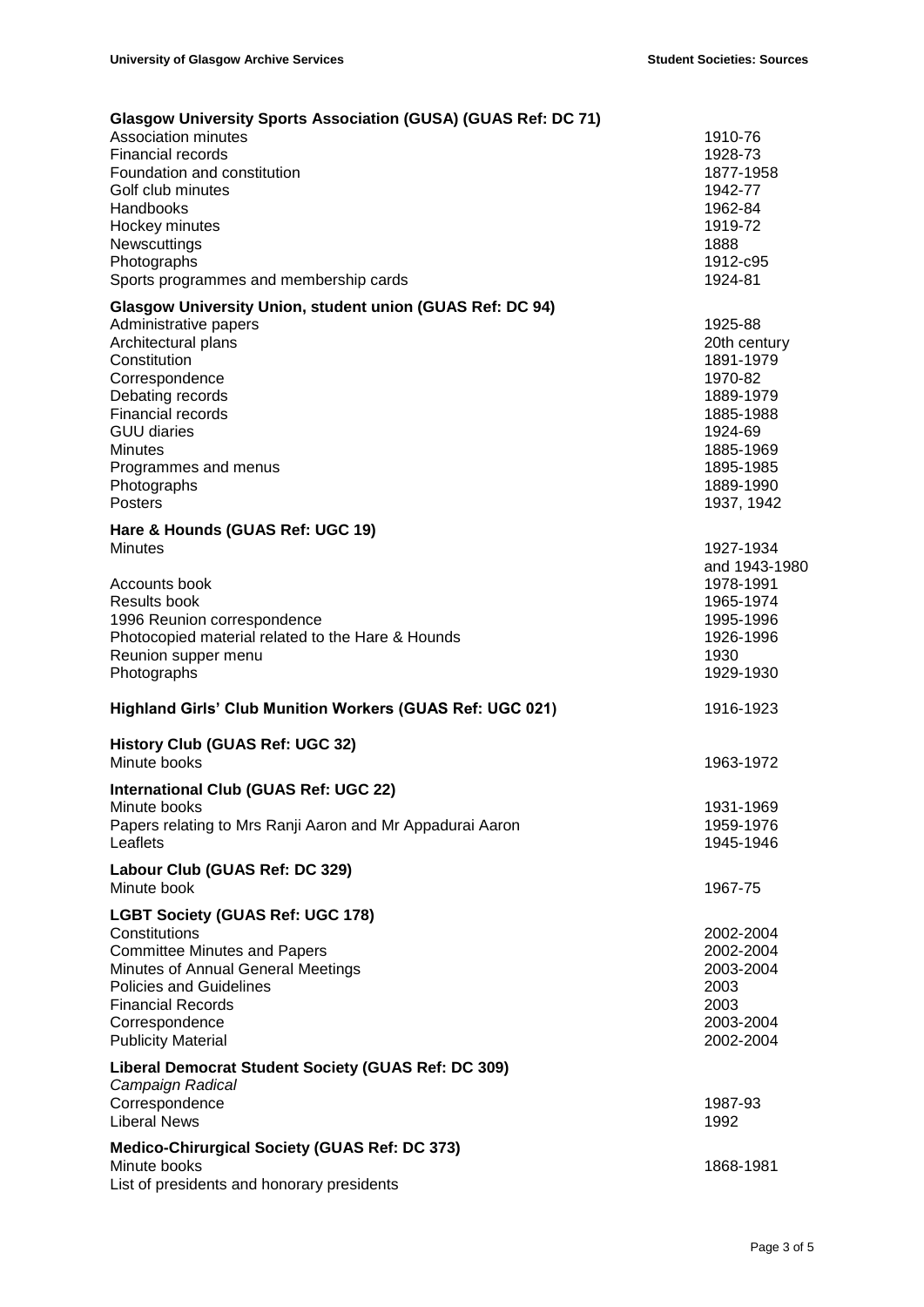| <b>Model United Nations Society (GUAS Ref: UGC 200)</b>                 |                        |
|-------------------------------------------------------------------------|------------------------|
| Brief history of debating society                                       | 2011                   |
| Constitution                                                            | 2010                   |
| Rules and procedures and glossary<br><b>Executive meeting minutes</b>   |                        |
| Member lists                                                            | 2009-2011              |
| Resolution handouts for debate,                                         | 2009-2011              |
| Promotional and advertising material                                    | 2010-2011.             |
|                                                                         |                        |
| Motorcycle Club (GUAS Ref: UGC 50)                                      |                        |
| Photocopies of newspaper cuttings                                       | 1934-1936              |
| Glasgow University Motorcycle Club lapel and brass plate badges         | c1935                  |
| <b>Mountaineering Club (GUAS Ref: UGC 190)</b>                          |                        |
| <b>Glasgow University Mountaineering Club magazines</b>                 | 1952-1953              |
|                                                                         |                        |
| <b>Natural History Society (GUAS Ref: DC 427)</b>                       |                        |
| Minute book                                                             | 1892-94                |
| <b>Nautical Society (GUAS Ref: UGC 189)</b>                             |                        |
| Secretaries' reports                                                    | 1924-1927              |
| Minute book                                                             | 1924-1928              |
| List of committee members                                               | 1947-1952              |
| Ossianic Society (Comunn Oiseanach Oilthigh Ghlaschu) (GUAS Ref: DC 69) |                        |
| Account book                                                            | 1906-60                |
| Correspondence                                                          | 1981                   |
| Membership lists                                                        | 1979-81                |
| <b>Philosophical Society (GUAS Ref: DC 330)</b>                         |                        |
| Correspondence                                                          | 1771 and 1865          |
| Minute book                                                             | 1934-47                |
|                                                                         |                        |
| <b>Physical Society (GUAS Ref: UGC 133)</b>                             |                        |
| <b>Founding Papers</b><br>Minute books                                  | 1884-1898<br>1884-1981 |
| Treasurer's accounts                                                    | 1884-1971              |
| Membership lists                                                        | 1884-1944              |
| Membership cards                                                        | 1912-1991              |
| <b>Library Records</b>                                                  | 1922-1989              |
| Events tickets                                                          | 1963-66                |
| Publications                                                            | 1889-1921              |
| Queen Margaret Settlement Association (GUAS Ref: DC 22)                 |                        |
| Association records                                                     | 1897-1998              |
|                                                                         |                        |
| Queen Margaret Union, student union (GUAS Ref: DC 240)<br>Accounts      |                        |
| General correspondence                                                  | 1908-71<br>1901-82     |
| Membership records                                                      | 1890-1980              |
| <b>Minutes</b>                                                          | 1908-98                |
| Papers regarding the constitution                                       | 1908-93                |
| Photographs                                                             | c1948-81               |
| Queen Margaret Union Handbooks                                          | 1989-93                |
|                                                                         |                        |
| <b>Shinty Club (GUAS Ref: DC 70)</b><br>Minute book                     | 1906-74                |
| Photograph                                                              | 1952                   |
|                                                                         |                        |
| Society for New Testament Study (GUAS Ref: DC 428)<br>Minute book       |                        |

1912-39